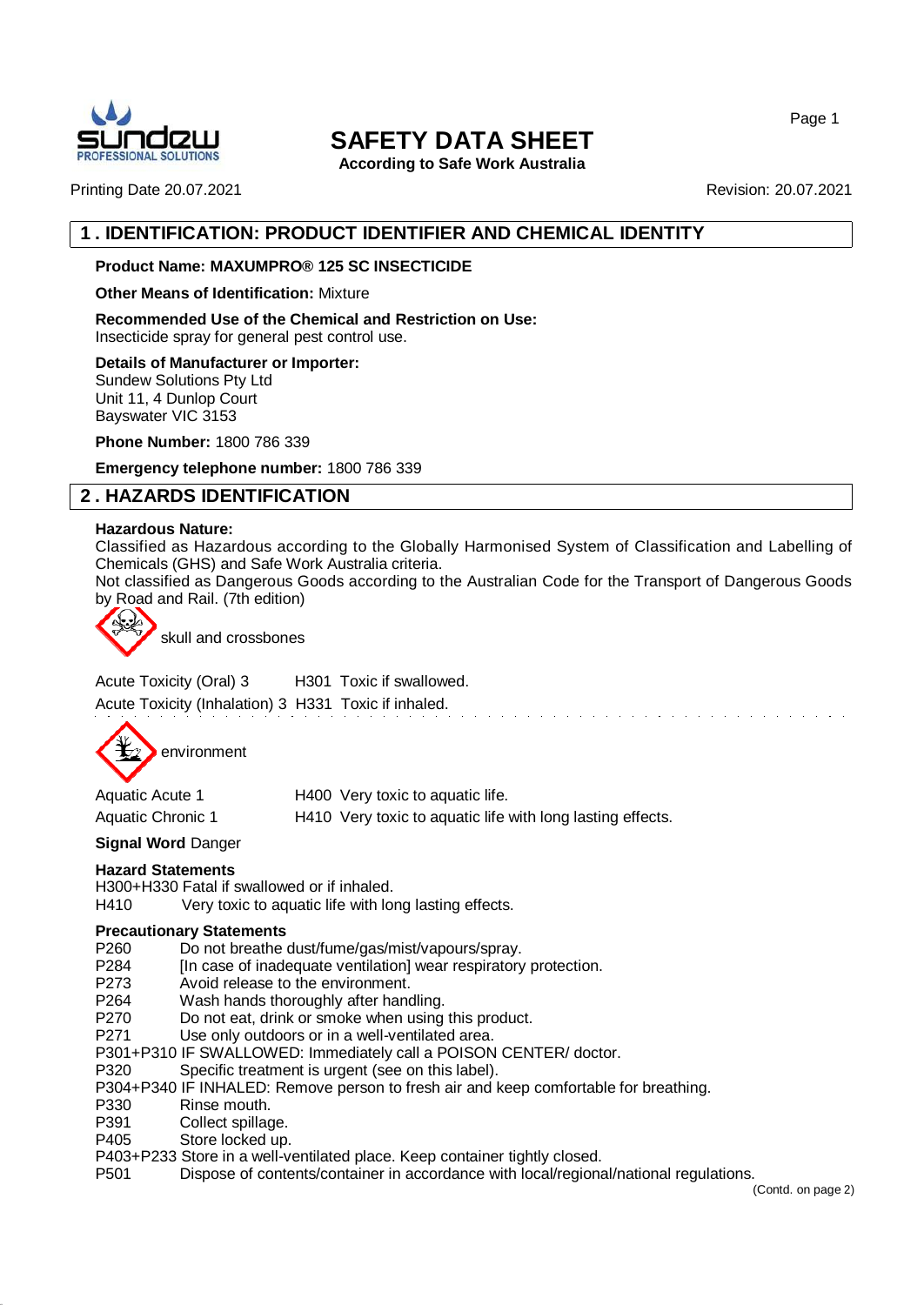**According to Safe Work Australia**

Printing Date 20.07.2021 **Revision: 20.07.2021** Revision: 20.07.2021

(Contd. of page 1)

## **Product Name: MAXUMPRO® 125 SC INSECTICIDE**

# **3 . COMPOSITION AND INFORMATION ON INGREDIENTS**

#### **Chemical Characterization: Mixtures**

**Description:** Mixture of substances listed below with nonhazardous additions.

#### **Hazardous Components:**

|  | $68359-37-5$ alpha-cyano-4-fluoro-3-phenoxybenzyl-3-(2,2-dichlorovinyl)-2,2-<br>dimethylcyclopropanecarboxylate                                                                | 12.5%    |
|--|--------------------------------------------------------------------------------------------------------------------------------------------------------------------------------|----------|
|  | Acute Toxicity (Oral) 1, H300; Acute Toxicity (Inhalation) 3, H331; A Aquatic Acute<br>1, H400; Aquatic Chronic 1, H410                                                        |          |
|  | 57-55-6 1,2-Propanediol                                                                                                                                                        | $4 - 6%$ |
|  | 2634-33-5 1,2-benzisothiazol-3(2H)-one                                                                                                                                         | 0.008%   |
|  | Serious Eye Damage/Irritation 1, H318; 4 Aquatic Acute 1, H400; 4 Acute Toxicity<br>(Oral) 4, H302; Skin Corrosion/Irritation 2, H315; Skin Sensitisation 1, H317              |          |
|  | 2682-20-4 3-Isothiazolone, 2-methyl-                                                                                                                                           | 0.008%   |
|  | Acute Toxicity (Oral) 2, H300; Acute Toxicity (Dermal) 2, H310; Skin Corrosion/<br>Irritation 1B, H314; Serious Eye Damage/Irritation 1, H318; O Skin Sensitisation 1,<br>H317 |          |
|  |                                                                                                                                                                                |          |

## **4 . FIRST AID MEASURES**

#### **Inhalation:**

If inhaled, remove to fresh air. If not breathing, give artificial respiration. If breathing is difficult, give oxygen. Seek medical attention if breathing problems develop.

#### **Skin Contact:**

In case of skin irritation, remove contaminated clothing and wash affected areas with water and soap for 10 minutes. Seek medical attention.

#### **Eye Contact:**

In case of eye contact, hold eyelids open and rinse with water for at least 15 minutes. Seek medical attention if symptoms occur.

#### **Ingestion:**

If swallowed, do not induce vomiting. Immediately rinse mouth with water. Give a glass of water. Never give anything by mouth to an unconscious person. Seek medical attention.

#### **Symptoms Caused by Exposure:**

Inhalation: Fatal if inhaled. Inhalation may cause chest tightness, bronchial hypersecretion and pulmonary oedema.

Skin Contact: May cause mild skin irritation, numbness, stinging or burning sensation.

Eye Contact: May cause eye irritation, stinging, reddening and watering.

Ingestion: Fatal if swallowed. Ingestion causes nausea, vomiting, diarrhoea, abdominal pain, and salivation. Potential CNS effects are dizziness, blurred vision, headache, listlessness, anorexia, somnolence, seizures, convulsions, tremor and coma.

## **5 . FIRE FIGHTING MEASURES**

**Suitable Extinguishing Media:** Water spray, carbon dioxide, foam and dry chemical.

#### **Specific Hazards Arising from the Chemical:**

Hazardous combustion products include oxides of carbon and nitrogen, hydrogen cyanide, hydrogen fluoride and hydrogen chloride.

#### **Special Protective Equipment and Precautions for Fire Fighters:**

When fighting a major fire wear self-contained breathing apparatus and protective equipment.

Page 2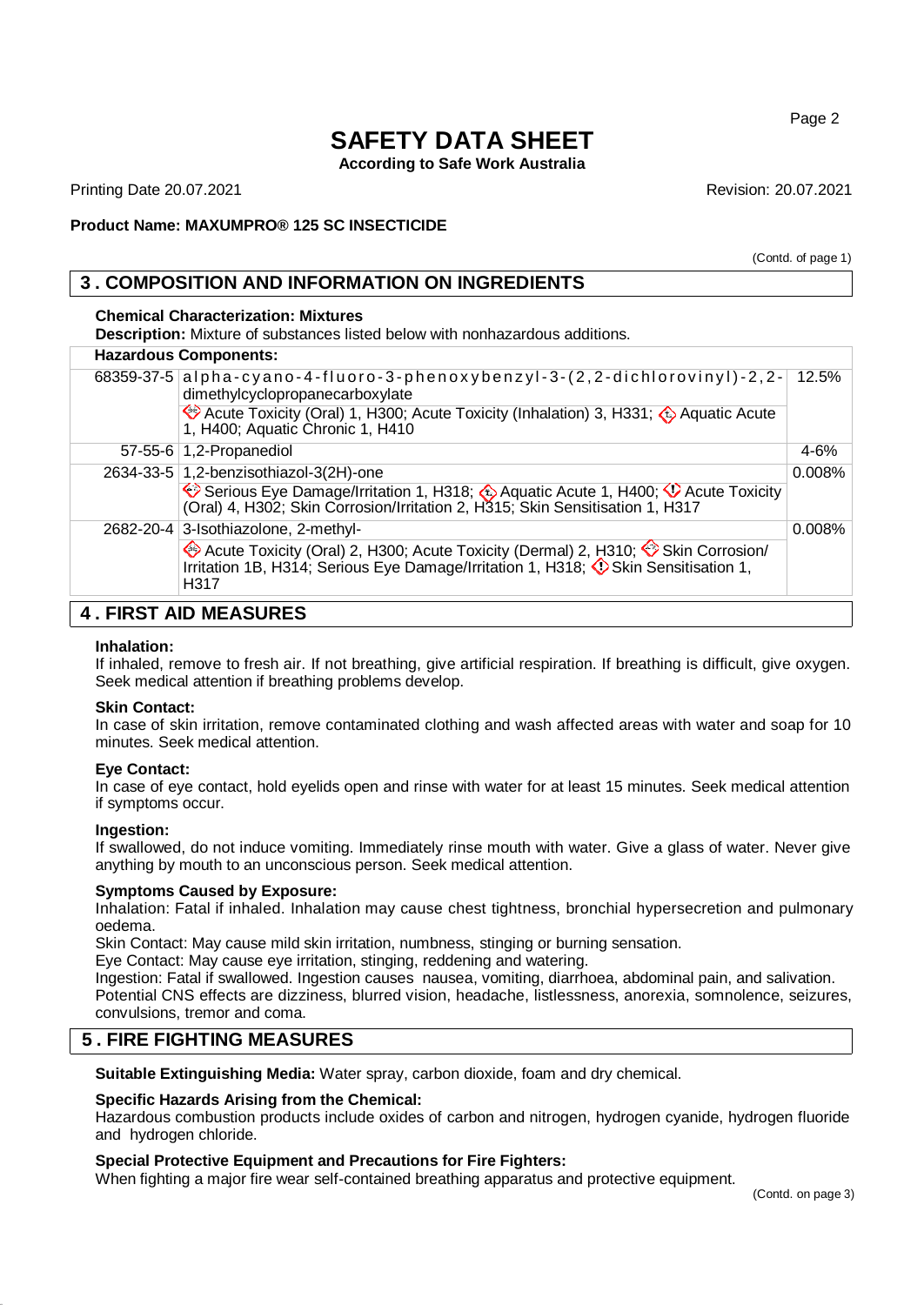**According to Safe Work Australia**

Printing Date 20.07.2021 **Revision: 20.07.2021** Revision: 20.07.2021

## **Product Name: MAXUMPRO® 125 SC INSECTICIDE**

(Contd. of page 2)

## **6 . ACCIDENTAL RELEASE MEASURES**

#### **Personal Precautions, Protective Equipment and Emergency Procedures:**

Wear approved respiratory protection, chemical resistant gloves, protective clothing and safety boots. Evacuate all non-essential personnel from affected area. Do not breathe vapours.

#### **Environmental Precautions:**

In the event of a major spill, prevent spillage from entering drains or water courses.

#### **Methods and Materials for Containment and Cleaning Up:**

Stop leak if safe to do so and absorb spill with sand, earth, vermiculite or some other absorbent material. Collect the spilled material and place into a suitable container for disposal. Wash spill area, preventing runoff from entering drains.

## **7 . HANDLING AND STORAGE**

#### **Precautions for Safe Handling:**

Use of safe work practices are recommended to avoid eye or skin contact and inhalation of vapours.

Food, beverages and tobacco products should not be stored or consumed where this material is in use. Always wash hands before smoking, eating, drinking or using the toilet. Wash contaminated clothing and other protective equipment before storage or re-use. Provide eyewash fountains and safety showers in close proximity to points of potential exposure.

#### **Conditions for Safe Storage:**

Store in a cool, dry and well ventilated area. Keep in original container, tightly closed when not in use. Protect from direct sunlight and heat. Keep away from oxidising agents, strong acids and bases.

## **8 . EXPOSURE CONTROLS AND PERSONAL PROTECTION**

#### **Exposure Standards:**

The product does not contain any relevant quantities of materials with critical values that have to be monitored at the workplace.

#### **57-55-6 1,2-Propanediol**

WES TWA: 474\* 10\*\* mg/m<sup>3</sup>, 150\* ppm \*vapour&particluates;\*\*particulates only

**Engineering Controls:** Ensure adequate ventilation of the working area.

#### **Respiratory Protection:**

Use an approved vapour respirator under conditions where exposure to the substance is apparent (e.g. generation of high concentrations of mist or vapour, inadequate ventilation, development of respiratory tract irritation) and engineering controls are not feasible. See Australian Standards AS/NZS 1715 and 1716 for more information.

#### **Skin Protection:**

PVC or rubber gloves. See Australian/New Zealand Standard AS/NZS 2161 for more information. When selecting gloves for use against certain chemicals, the degradation resistance, permeation rate and permeation breakthrough time should be considered.

Occupational protective clothing (depending on conditions in which it has to be used, in particular as regards the period for which it is worn, which shall be determined on the basis of the seriousness of the risk, the frequency of exposure to the risk, the characteristics of the workstation of each worker and the performance of the protective clothing). See Australian/New Zealand Standard AS/NZS 4501 for more information.

#### **Eye and Face Protection:**

Eye and face protectors for protection against splashing materials or liquids. See Australian/New Zealand Standard AS/NZS 1337 for more information.

Page 3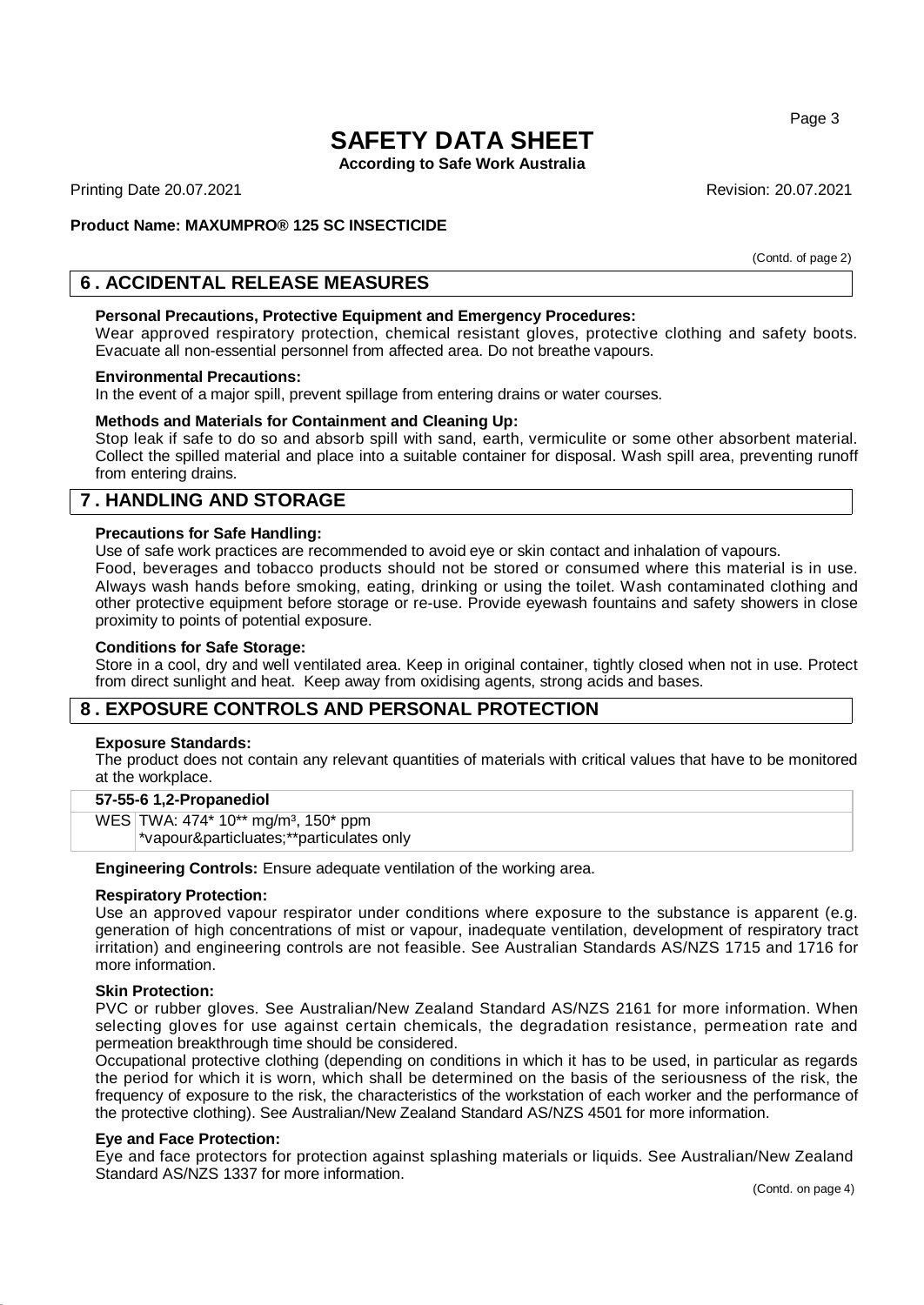# **SAFETY DATA SHEET According to Safe Work Australia**

Printing Date 20.07.2021 **Revision: 20.07.2021** Revision: 20.07.2021

#### **Product Name: MAXUMPRO® 125 SC INSECTICIDE**

## **9 . PHYSICAL AND CHEMICAL PROPERTIES**

| Appearance:                                                                      |                           |
|----------------------------------------------------------------------------------|---------------------------|
| Form:                                                                            | Liquid                    |
| Colour:                                                                          | White                     |
| Odour:                                                                           | Characteristic            |
| <b>Odour Threshold:</b>                                                          | No information available  |
| pH-Value:                                                                        | 4.5-5 (undiluted)         |
| <b>Melting point/Melting range:</b>                                              | No information available  |
| <b>Initial Boiling Point/Boiling Range:</b>                                      | 100 °C                    |
| <b>Flash Point:</b>                                                              | Not applicable            |
| <b>Flammability:</b>                                                             | Product is not flammable. |
| <b>Auto-ignition Temperature:</b>                                                | No information available  |
| <b>Decomposition Temperature:</b>                                                | No information available  |
| <b>Explosion Limits:</b>                                                         |                           |
| Lower:                                                                           | Not applicable            |
| Upper:                                                                           | Not applicable            |
| <b>Vapour Pressure:</b>                                                          | No information available  |
| Relative Density at 20 °C:                                                       | 1.037                     |
| <b>Vapour Density:</b>                                                           | No information available  |
| <b>Evaporation Rate:</b>                                                         | No information available  |
| <b>Solubility in Water:</b>                                                      | Miscible                  |
| Partition Coefficient (n-octanol/water) at 22 °C: 6.18 log POW (Beta-cyfluthrin) |                           |
| Viscosity at 20 °C:                                                              | 40-120 mPas               |

## **10 . STABILITY AND REACTIVITY**

**Possibility of Hazardous Reactions:** Hazardous polymerisation will not occur.

**Chemical Stability:** Stable at ambient temperature and under normal conditions of use.

**Conditions to Avoid:** Direct sunlight and heat.

**Incompatible Materials:** Oxidising agents, strong acids and bases.

#### **Hazardous Decomposition Products:**

Oxides of carbon and nitrogen, hydrogen cyanide, hydrogen fluoride and hydrogen chloride.

## **11 . TOXICOLOGICAL INFORMATION**

#### **Toxicity:**

**LD**₅₀**/LC**₅₀ **Values Relevant for Classification:** No information available

## **Acute Health Effects**

### **Inhalation:**

Fatal if inhaled. Inhalation may cause chest tightness, bronchial hypersecretion and pulmonary oedema. **Skin:** May cause skin irritation, numbness, stinging or burning sensation.

**Eye:** May cause eye irritation, stinging, reddening and watering.

#### **Ingestion:**

Fatal if swallowed. Ingestion causes nausea, vomiting, diarrhoea, abdominal pain, and salivation. Potential CNS effects are dizziness, blurred vision, headache, listlessness, anorexia, somnolence, seizures, convulsions, tremor and coma.Vapours may cause respiratory discomfort. Inhalation of high vapour concentration may cause similar to that of ingestion.

**Skin Corrosion / Irritation:** Based on classification principles, the classification criteria are not met.

**Serious Eye Damage / Irritation:** Based on classification principles, the classification criteria are not met. (Contd. on page 5)

Page 4

(Contd. of page 3)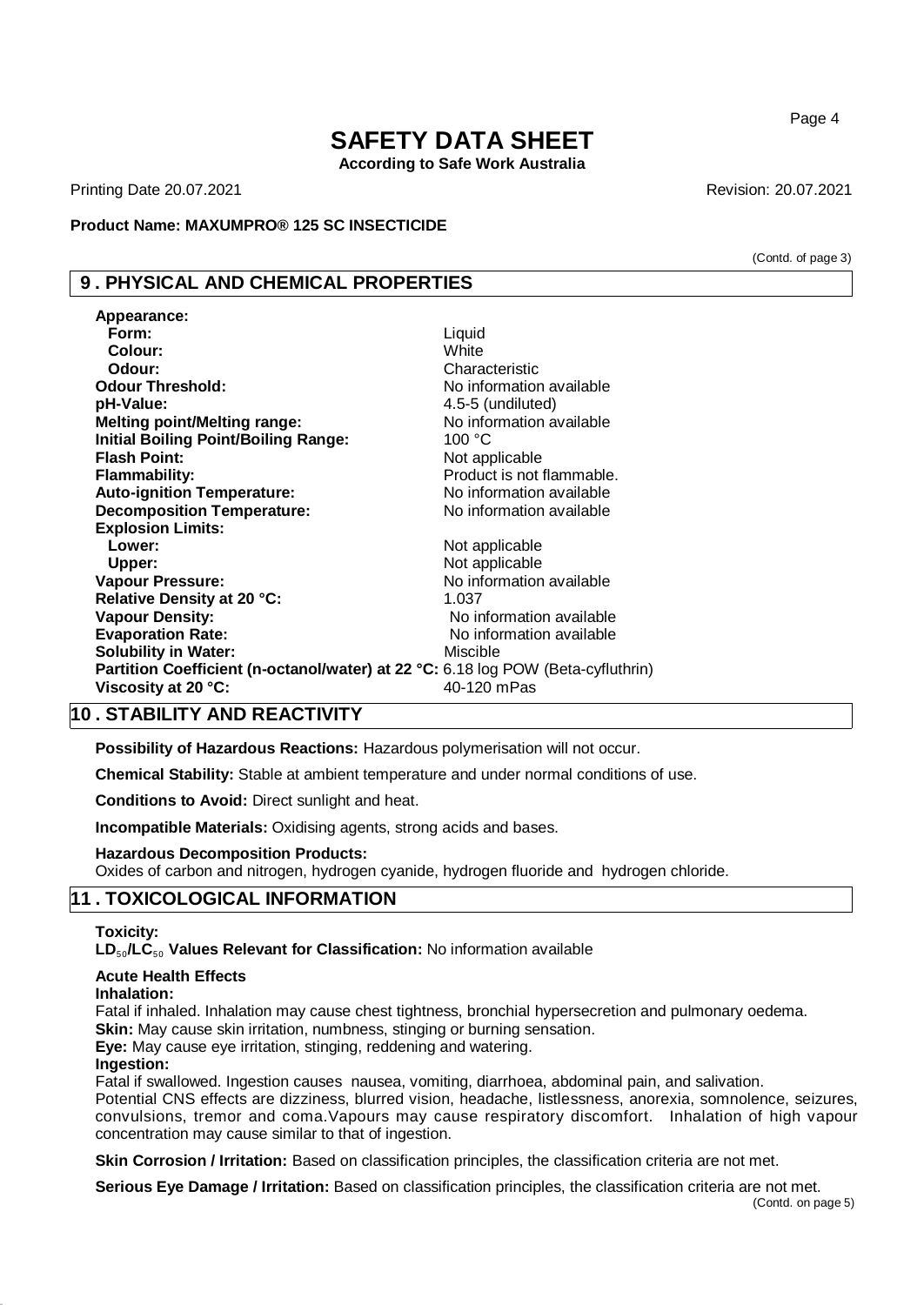**According to Safe Work Australia**

Printing Date 20.07.2021 **Revision: 20.07.2021** Revision: 20.07.2021

#### **Product Name: MAXUMPRO® 125 SC INSECTICIDE**

(Contd. of page 4)

**Respiratory or Skin Sensitisation:** Based on classification principles, the classification criteria are not met.

**Germ Cell Mutagenicity:** Based on classification principles, the classification criteria are not met.

**Carcinogenicity:** This product does NOT contain any IARC listed chemicals.

**Reproductive Toxicity:** Based on classification principles, the classification criteria are not met.

**Specific Target Organ Toxicity (STOT) - Single Exposure:** Based on classification principles, the classification criteria are not met.

#### **Specific Target Organ Toxicity (STOT) - Repeated Exposure:** Based on classification principles, the classification criteria are not met.

**Aspiration Hazard:** Based on classification principles, the classification criteria are not met.

**Chronic Health Effects:** No information available

**Existing Conditions Aggravated by Exposure:** No information available

#### **Additional toxicological information:**

The Australian Acceptable Daily Intake (ADI) for beta-cyfluthrin for a human is 0.01 mg/kg/day, set for the public for daily, lifetime exposure. This is based on the NOEL of 1.5 mg/kg/day, the level determined to show no effects during long term exposure for the most sensitive indicators and the most sensitive species. (Ref: Comm. Dept. of Health and Ageing Office of Chemical Safety, 'ADI List', June 2014).

## **12 . ECOLOGICAL INFORMATION**

**Ecotoxicity:** Beta-cyfluthrin is toxic to bees. It has a low toxicity to birds, mammals and earthworms.

#### **Aquatic toxicity:**

Fish toxicity:  $LC_{50}$ =0.33 µg/L/96 hr Daphnia toxicity:  $LC_{50} = 0.29$  µg/L/48 hr Toxicity to algae:  $EC_{50}$  > 10 µg/L/96 hr Highly toxic to aquatic life with long lasting effects.

#### **Persistence and Degradability:**

The degradation of betacyfluthrin is rapid in different soils. It is readily biodegradable.

**Bioaccumulative Potential:** The bioconcentration factor (BCF) of betacyfluthrin is 506.

**Mobility in Soil:** No information available **Other adverse effects:** No information available

## **13 . DISPOSAL CONSIDERATIONS**

**Disposal Methods and Containers:** Dispose according to applicable local and state government regulations.

**Special Precautions for Landfill or Incineration:** Please consult your state Land Waste Management Authority for more information.

## **14 . TRANSPORT INFORMATION**

**UN Number IMDG, IATA** UN3082

**Proper Shipping Name ADG** Not regulated

**ADG** Not regulated

**IMDG, IATA** ENVIRONMENTALLY HAZARDOUS SUBSTANCE , LIQUID, N.O.S.

(Contd. on page 6)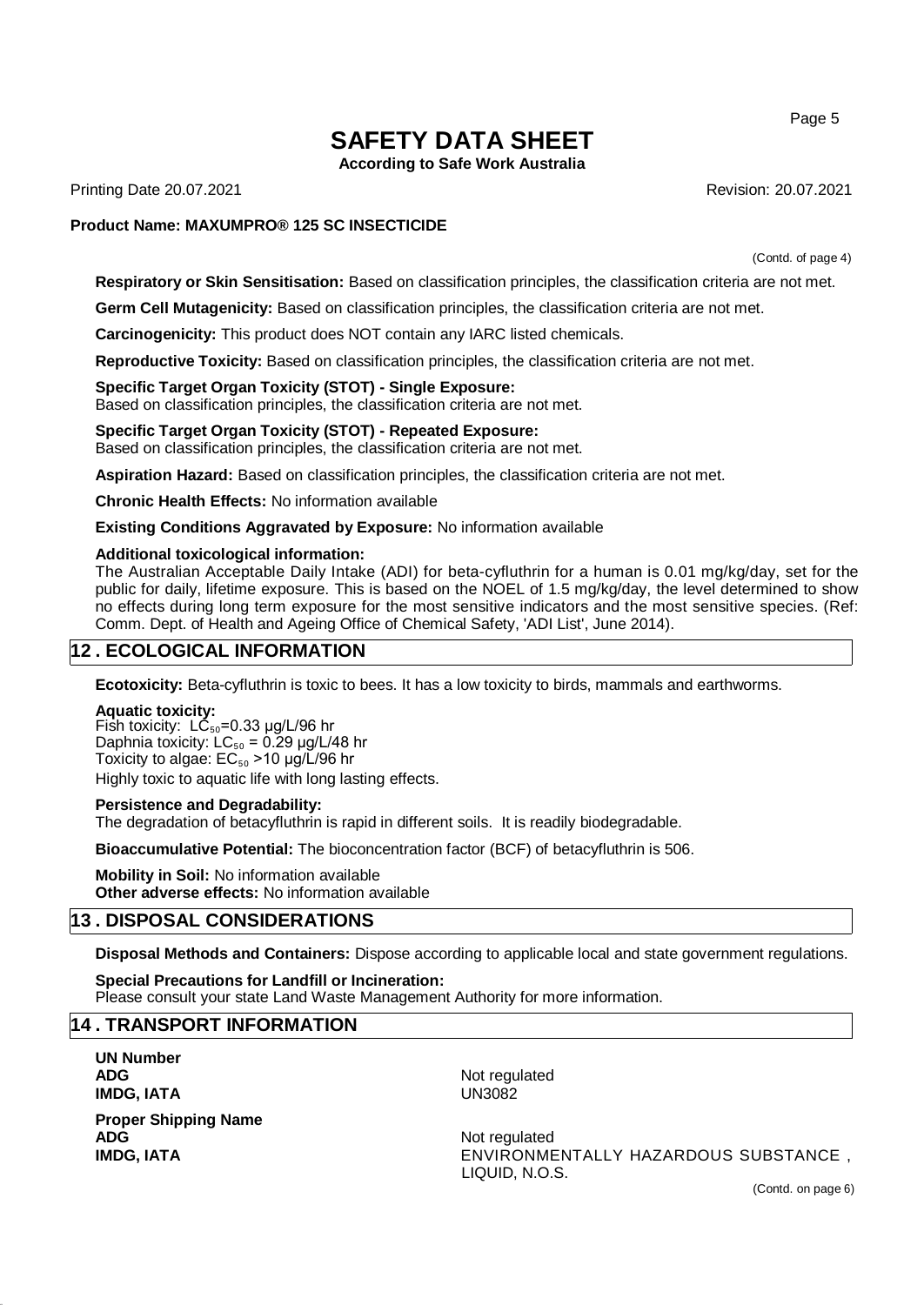Page 6

(Contd. of page 5)

# **SAFETY DATA SHEET**

**According to Safe Work Australia**

Printing Date 20.07.2021 **Revision: 20.07.2021** Revision: 20.07.2021

## **Product Name: MAXUMPRO® 125 SC INSECTICIDE**

| <b>Dangerous Goods Class</b><br><b>ADG Class:</b><br><b>IMDG Class:</b> | Not regulated<br>9 Miscellaneous dangerous substances and articles. |
|-------------------------------------------------------------------------|---------------------------------------------------------------------|
| <b>Packing Group:</b><br><b>ADG</b><br><b>IMDG, IATA</b>                | Not regulated<br>$\mathbf{III}$                                     |
| <b>Marine pollutant:</b>                                                | No.                                                                 |
| <b>EMS Number:</b>                                                      | $F-A, S-F$                                                          |
| <b>Hazchem Code:</b>                                                    | .3Z                                                                 |
| <b>Special Provisions:</b>                                              | 179, 274, 331, 335, AU01                                            |
| <b>Limited Quantities:</b>                                              | 5L                                                                  |

**Packagings & IBCs - Packing Instruction:** P001, IBC03, LP01

**Packagings & IBCs - Special Packing Provisions:** PP1

**Portable Tanks & Bulk Containers - Instructions:** T4

**Portable Tanks & Bulk Containers - Special Provisions:** TP1, TP29

## **15 . REGULATORY INFORMATION**

| <b>Australian Inventory of Chemical Substances:</b> |                                                                                                                 |  |  |
|-----------------------------------------------------|-----------------------------------------------------------------------------------------------------------------|--|--|
|                                                     | $68359-37-5$ alpha-cyano-4-fluoro-3-phenoxybenzyl-3-(2,2-dichlorovinyl)-2,2-<br>dimethylcyclopropanecarboxylate |  |  |
|                                                     | 57-55-6 $1,2$ -Propanediol                                                                                      |  |  |
|                                                     | 2634-33-5 1,2-benzisothiazol-3(2H)-one                                                                          |  |  |
|                                                     | 2682-20-4 3-Isothiazolone, 2-methyl-                                                                            |  |  |

**Standard for the Uniform Scheduling of Drugs and Poisons (SUSMP) - Poison Schedule:** Poisons Schedule: 6

## **16 . OTHER INFORMATION**

**Date of Preparation or Last Revision:** 20.07.2021

#### **Prepared by:**

#### **Abbreviations and acronyms:**

ADG: Australian Dangerous Goods IMDG: International Maritime Code for Dangerous Goods IATA: International Air Transport Association GHS: Globally Harmonised System of Classification and Labelling of Chemicals CAS: Chemical Abstracts Service (division of the American Chemical Society) LC<sub>50</sub>: Lethal concentration, 50 percent LD<sub>50</sub>: Lethal dose, 50 percent IARC: International Agency for Research on Cancer STEL: Short Term Exposure Limit TWA: Time Weighted Average NES: National Exposure Standard (Safe Work Australia - Workplace Exposure Standards For Airborne Contaminants) Acute Toxicity (Oral) 1: Acute toxicity – Category 1 Acute Toxicity (Oral) 2: Acute toxicity – Category 2 Acute Toxicity (Oral) 4: Acute toxicity – Category 4 Acute Toxicity (Inhalation) 3: Acute toxicity – Category 3 Skin Corrosion/Irritation 1B: Skin corrosion/irritation – Category 1B Skin Corrosion/Irritation 2: Skin corrosion/irritation – Category 2